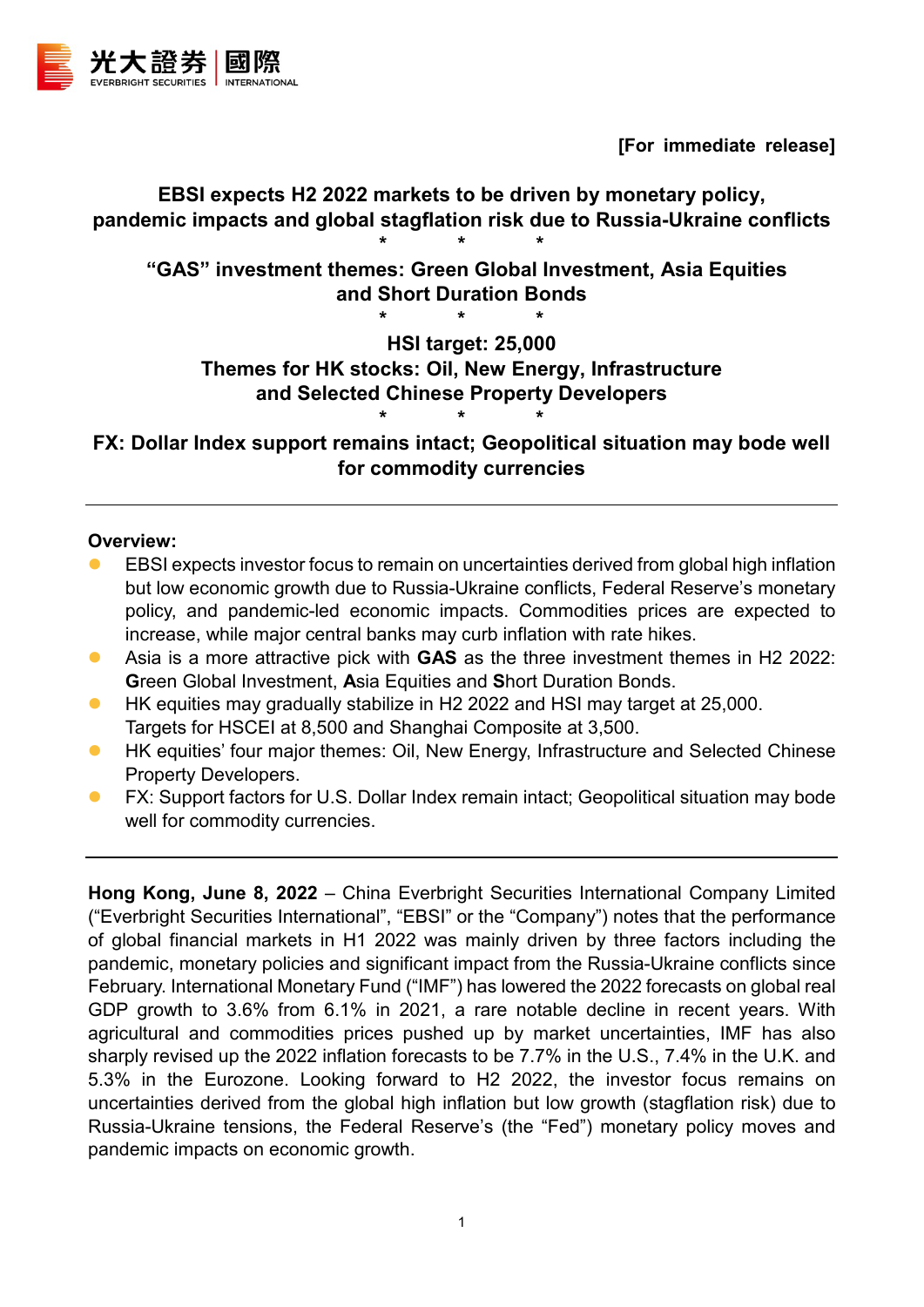**Alvin Chan, Director, Head of Product Development & Retail Research of Everbright Securities International**, says, "The outbreak of Russia-Ukraine conflicts since late February is the main black swan event in H1 2022, resulting in soaring commodities prices. Major central banks are expected to act forcefully to curb inflation with rate hikes. On the macro front, the Asian markets and sectors are conspicuously more attractive from the perspectives of inflation, economic growth and valuation. The key investment allocation and strategy in H2 2022 could be summarized into three major themes as **GAS** – 1. **G**reen Global Investment; 2. **A**sia Equities; and 3. **S**hort Duration Bonds."

#### 1. Green Global Investment

Environmental, Social and Governance ("ESG") has become the spotlight in capital markets in recent years. According to the consolidated data from major investment banks and Bloomberg, global ESG assets value is estimated to exceed US\$53 trillion by 2025, representing more than one-third of total assets under management globally. With ESG likely to be included widely in the scope of investment reviews, the element of sustainable investment may see a rapid growth in coming years, which may pose positive effects for corporates' share prices and business prospects. Data also shows that stocks with ESG concepts generally outperformed traditional indices in the past three years. Meanwhile, the global climate change is also accelerating the world's commitment on Environmental (E) and Social (S), ranging from *Paris Agreement* 2015, China's *Guidelines for Establishing the Green Financial System* by the Ministry of Finance in 2016 and the State Council's *Outline Development Plan for the Guangdong-Hong Kong-Macao Greater Bay Area* in 2019, with extensive coverage on green financial development, aiming to realize environment protection and sustainable development through various financial instruments.

## 2. Asia Equities

Inflation has undoubtedly intensified, but IMF data suggests that Asia may only be moderately affected with estimated 3.2% inflation in 2022, well below that of Europe and the U.S.. Asia's GDP growth may reach 4.9%, and in particular, emerging Asian markets may even hit 5.4%, higher than the global growth of 3.6%. Therefore, Asia's stagflation risk is significantly lower than other regions. On the valuation basis, MSCI Asia (ex-Japan) Index is estimated to have 11.77x P/E (vs. 10-year average of 13.36x), representing a difference of -1 standard deviation. The index based on earnings per share now stands at 53.46 compared with the 10-year average of 46.49, which implies +2 standard deviation from the historical level. Both figures reflect that Asian equities are at an attractive level. On the sector basis, the Regional Comprehensive Economic Partnership ("RCEP") has come into effect earlier this year, aiming to promote economic synergies among the member states in Asia Pacific. The RCEP members are expected by the Hong Kong Trade Development Council to deliver at least 0.2% extra GDP growth annually in coming eight years. In addition, China's real economy and capital markets may be well supported by recent positive signs to expand domestic demands and inject impetus in areas of platform economy, the weak real estate sector, and infrastructure.

## 3. Short Duration Bonds

Besides the market anticipation of further rate hikes for five times following the rate decisions in March and May, the Fed will start to shrink its balance sheet in June, which may pose noticeable impacts to long duration bonds. An allocation to short-term bonds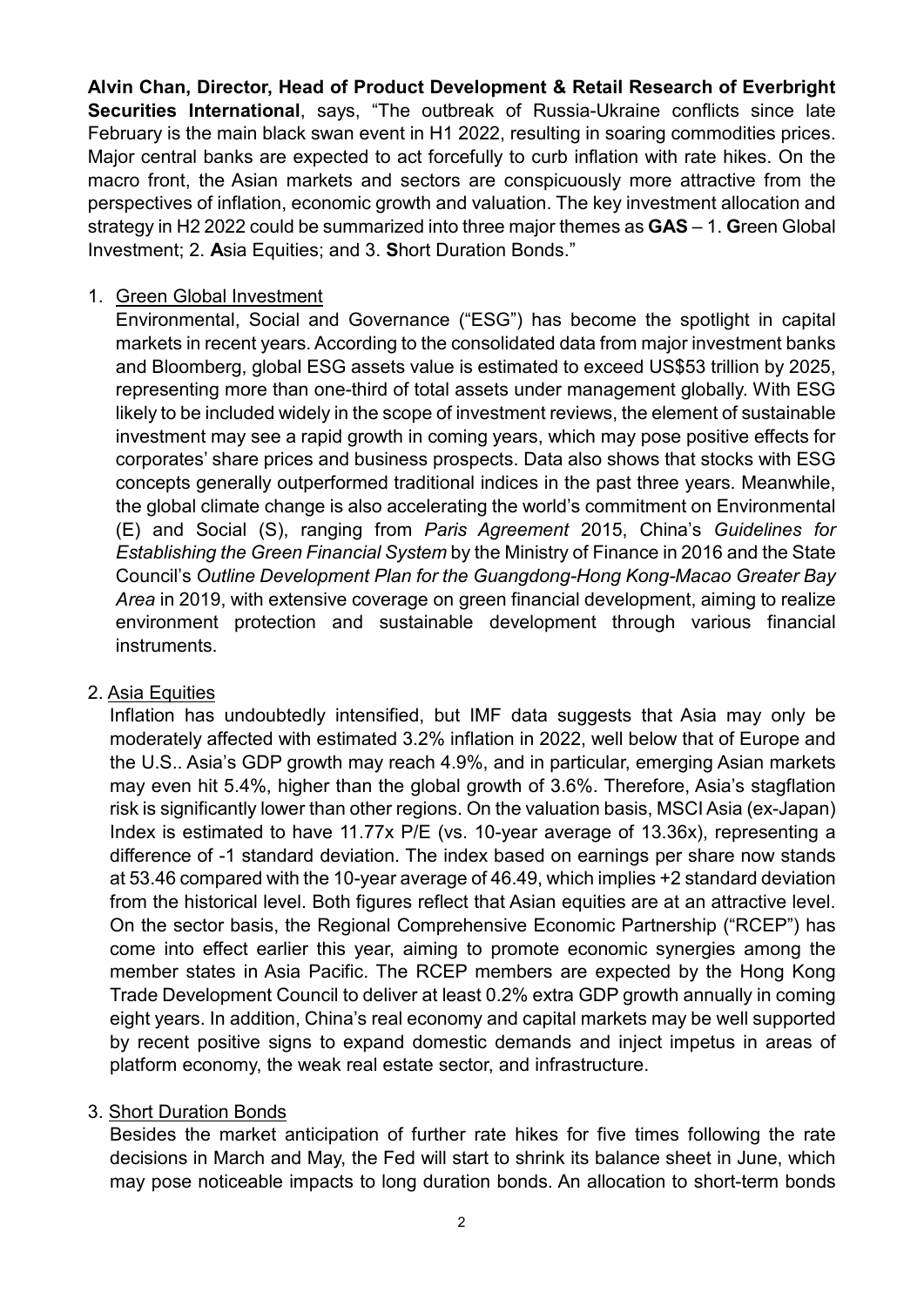may be considered to lower the effects of rate-hike risks. Referencing the previous ratehike cycle (2015-2018) based on the ICE Treasuries Bond Index movement, which tracks the performance of Treasuries on short (1-3 years), medium (3-7 years) and long duration (10-20 years) basis, both the medium and long duration bond indices showed a downward trend. On the contrary, the short duration bond index was on a generally upward pattern with ~2% growth in the period. Therefore, adding short-term bonds and reducing holdings of long-term bonds could help mitigate impacts of rate hikes on investment portfolios.

#### **HK stocks: gradually stabilize in H2 2022**

HK equities were heavily hit by multiple bearish factors including major central banks' monetary tightening led by global inflation, geopolitical tensions amidst Russia-Ukraine escalated conflicts, and prolonged pandemic influence on global economic growth. As a result, the HSI reversed its strong rebound momentum and even hit a 10-year low in early 2022. Furthermore, the Chinese government's continuing scrutiny measures on certain industries have weakened market expectations on related sectors' valuation re-rating.

**Kenny Ng, Securities Strategist of Everbright Securities International,** says, "HK equities' H1 2022 underperformance was mainly dragged by several negative factors. Compared with 2021, the key change in investment environment for HK equities this year is the tipping point in the low-rate environment, which may pose a challenge to liquidity in capital markets. However, investors should still note that the local stock market has been lagging behind for a prolonged period of time, and its valuation advantage is getting more conspicuous under the highly volatile markets recently."

Looking forward in H2 2022, HK equities will continue to face impacts of the H1 adverse factors, which would limit the potential of a sharp rebound. Compared with the market trends six months ago, there is a new positive factor of the anticipated further monetary easing in China which would support the steady growth of its real economy. HK equities may also see benefits from China's additional measures to maintain stability in the financial market. The stock market is expected to trade in a range-bound situation in the second half of the year with limited upside potential and support at its downtrend.

## **Favorable policies for market stabilization with HSI H2 target at 25,000**

China has released more positive signals that it is working to achieve full-year growth objectives. In H2 2022, China is likely to extend its proactive monetary policy, strengthen the inward-circulation economic growth and boost fixed asset investment. Some sectors that were previously affected by scrutiny policies may look more optimistic as economic stability is of paramount importance. These factors may offset impacts of global rate hikes and the U.S.-China tensions. However, HK stocks may still be clouded by uncertainties such as Chinese stocks' regulatory negotiations and the Russia-Ukraine development, heightening the possibility of range-bound trading. Based on EBSI's internal valuation models, the HSI may test higher at 25,000 in H2 2022; targets for HSCEI at 8,500 and Shanghai Composite at 3,500.

In H1 2022, EBSI's sector picks on financials, clean energy and domestic consumption delivered satisfactory performance despite the weak market. For H2 amid global market uncertainties and steady growth in China backed by national policies, investors may keep an eye on four sectors namely oil, new energy, infrastructure and selected Chinese property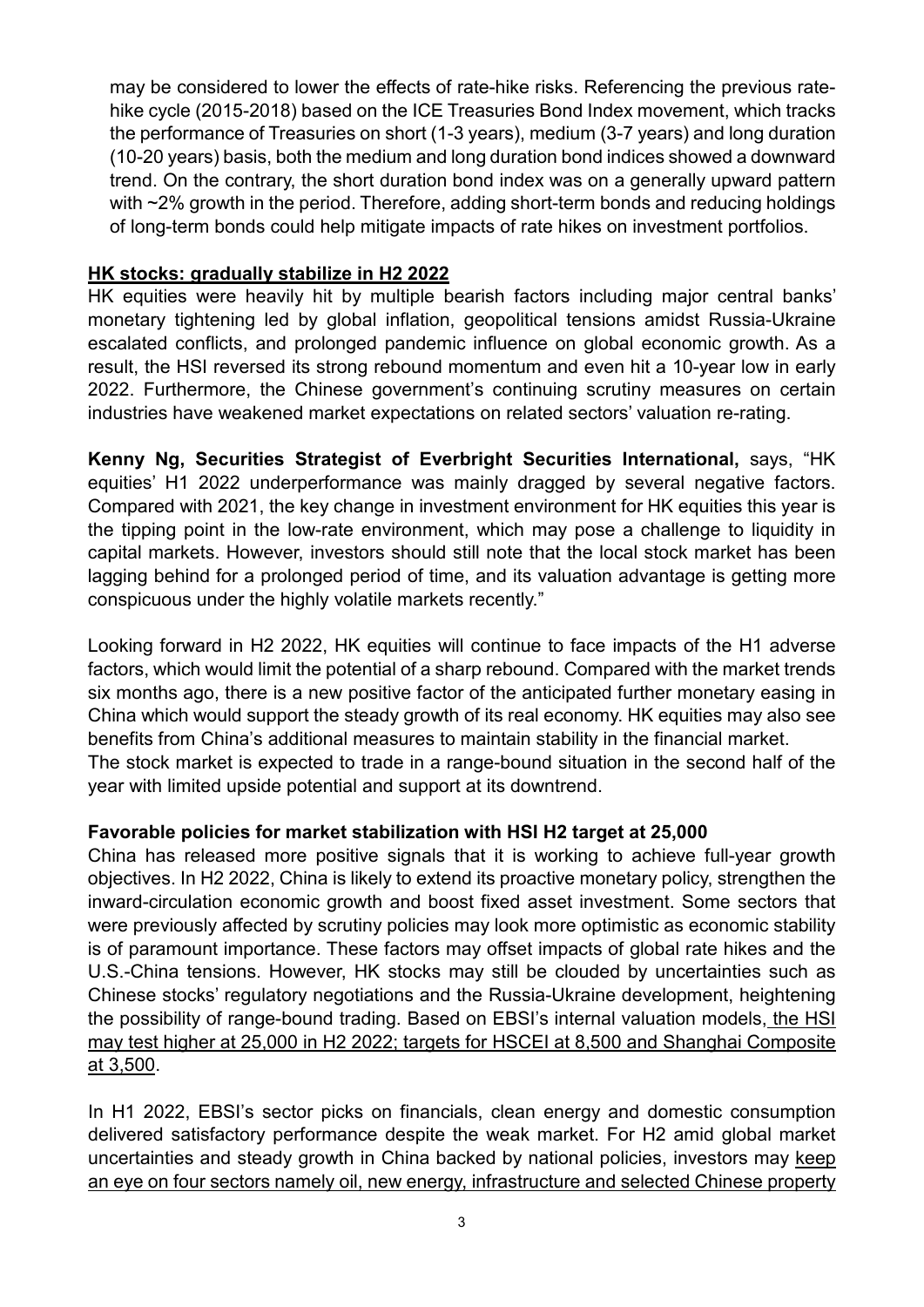#### developers.

## **FX: Dollar Index still benefits from supportive factors while geopolitical situation bodes well for commodity currencies**

The global FX markets have seen a greater extent of volatility in H1 2022 due to rising riskaverse sentiment caused by a number of risk events, coupled with the monetary tightening by central banks worldwide.

**Kirk Wong, Global Market & FX Strategist of Everbright Securities International,** says, "The U.S. inflation hit a 40-year high with record-high labor costs, and the overall inflation may be pushed up further by the service sector's inflation broadly led by wage increase. The Fed is expected to lift the federal fund rate range sooner to 2.5%-2.75% before the end of 2022. Meanwhile, the Euro (representing ~60% of the U.S. Dollar Index ('DXY')) may stay weak on risk aversion amidst Russia-Ukraine tensions and weak Eurozone economy, which may also support U.S. Dollar performance. The DXY is expected to stay strong in the second half on the back of rate hikes, risk-averse sentiment and Euro's performance – it may face resistance at 109.144 with the support at 95.8."

Commodities prices have soared due to the supply interruption by Russia-Ukraine conflicts. Australia, New Zealand and Canada are major commodities exporters and their trade performance could benefit from the political tensions, hence the outlook for commodity currencies (AUD, NZD and CAD) is relatively optimistic in H2 2022.

Australia's economy is steadily recovering with the retail sales, services and manufacturing sectors in expansion. The economy has positive signs of growth momentum as the latest data shows that the fall in unemployment rate has stimulated wage growth. The rate hike cycle has begun and the Reserve Bank of Australia is playing a catch-up game with peers in monetary policy, providing catalysts to AUD. In the short term, investors should watch out the Covid-19 development in China, the largest trading partner of Australia. AUD/USD may face resistance at 0.76 with the support level at 0.68.

New Zealand has adopted a quarantine-free policy for visitors since May, and the border reopening measures may noticeably boost the economic growth as tourism has a 10% GDP contribution to the economy. More than 40% exports of New Zealand come from food exports, so its trade performance could benefit from rising food prices on Russia-Ukraine tensions. The Reserve Bank of New Zealand may continue to lift interest rates, and its cash rates may further rise to 1.75% by the year end, hence the advantage of rate differences may make NZD more attractive in the carry-trade environment. NZD/USD may return to the level of 0.69 with the support level at 0.62.

Canada's benchmark interest rate has risen to 1% but the Bank of Canada may maintain progressive rate-hike stance as the inflation remains above the central bank's target. With easing pandemic and gradual lifting of travel restrictions around the globe, the resumption of economic activities may tremendously boost the crude oil demand. Since OPEC and its allies did not greatly increase oil output to address the Russia-Ukraine situation, and by contrast, Russia is cutting crude production, crude prices have gained support as the overall production capacity fails to offset the supply shortfall, which may provide some support to Canadian Dollar, widely seen as a petrocurrency in markets. USD/CAD may face resistance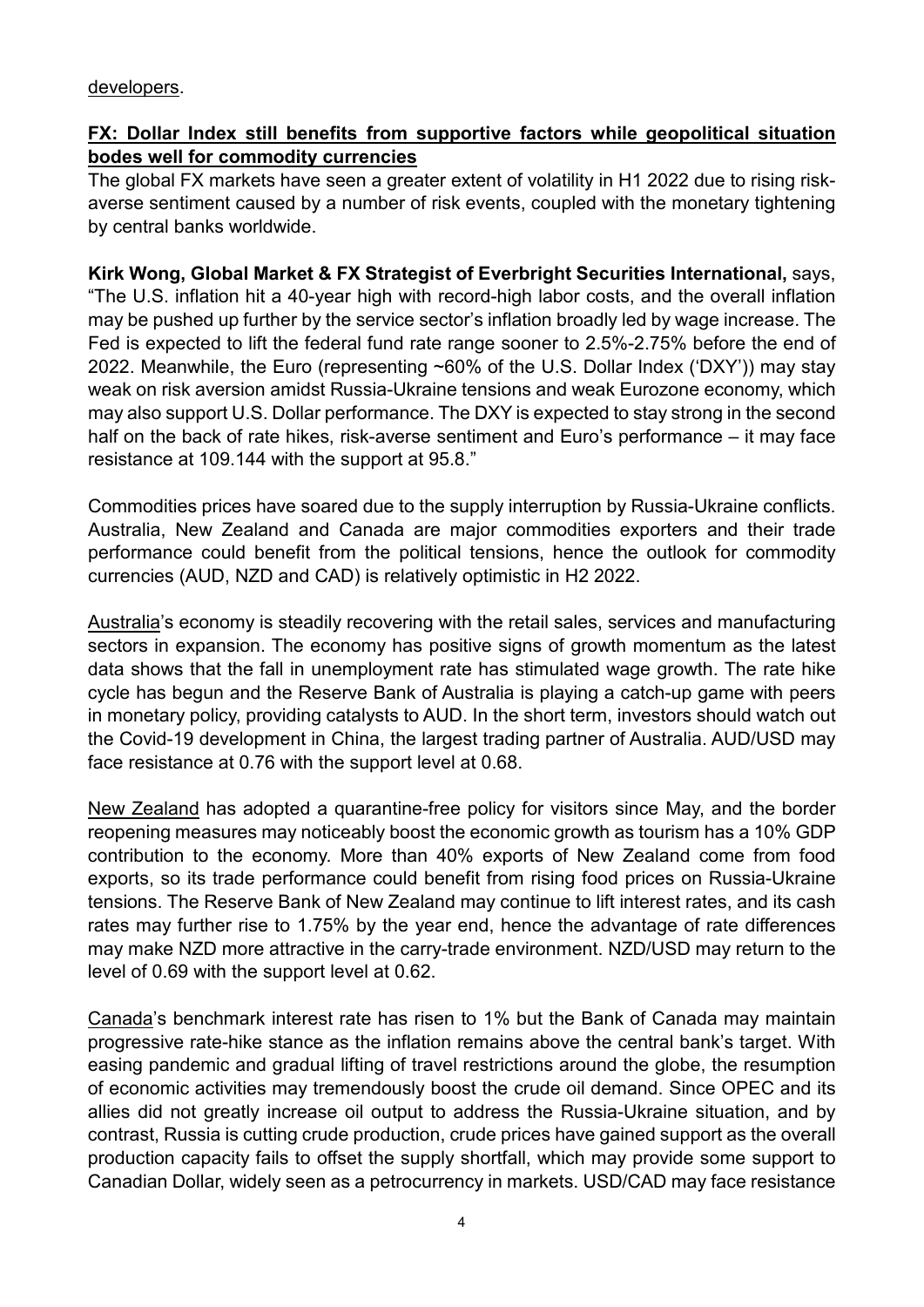at 1.31 and then it may test further 1.24 again.

China has shown noticeable slowdown in Q2 GDP growth due to the new wave of pandemic. RMB assets may become less appealing as the People's Bank of China continues to maintain monetary easing, which is opposite to the Fed and major central banks' policy stance. On the other hand, the pandemic is believed to be brought under control soon in China, and the central government is keen on strengthening economic support with more facilitative measures to achieve growth targets. Such moves ensure steady economic growth and capital inflow in H2 2022, which would help support RMB performance with USD/RMB likely to move along 6.4-6.9.



Photo caption: (From left) Kirk Wong, Alvin Chan and Kenny Ng share their views on H2 2022 market outlook.

- End -

#### **About Everbright Securities International**

Everbright Securities International\* ("EBSI") is a leading financial services institution. As an international business platform of Everbright Securities Company Limited ("Everbright Securities", SSE: 601788, HKEX: 6178), EBSI is engaged in five key businesses: Wealth Management, Corporate Finance & Capital Markets, Institutional Business, Asset Management, and Investment & Financing, serving individuals, corporations and institutions in Hong Kong, Macau, Mainland China and the U.K.

Operating under the "Everbright Securities International" brand and business brand "EBSI Wealth", as well as service brands "EBSI Private", "EBSI Direct" and "EBSI Forex", EBSI is a full-fledged financial platform providing excellent global financial products and services with Moody's "Baa3" long-term issuer and "Prime-3" short-term issuer credit ratings.

Established in 1996, Everbright Securities is one of the first three innovative pilot companies